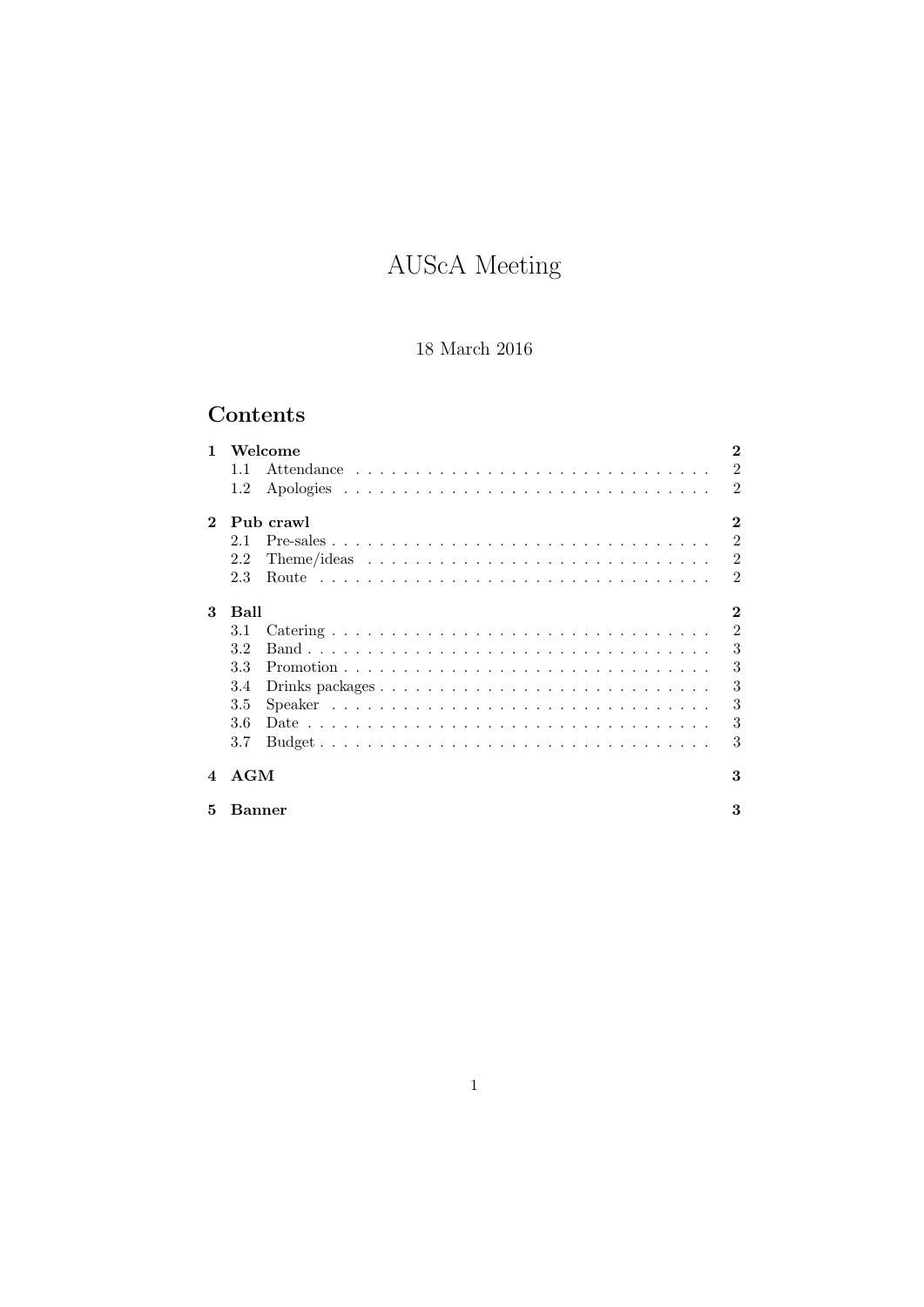## 1 Welcome

This meeting was held in Hub Room 333 on Friday, March 18th, at 10am.

#### 1.1 Attendance

Ben Geytenbeek, Brittany Howell, Kimberley McLean, Sophia Ackling, Urwah Nawaz, Jason Oliver, Karl Asmussen, Kirsten Smith

## 1.2 Apologies

Taylor Thomson, Ellen Swan, Arthur Yeow, Juewan Lim, Catisha Coburn, Emi Schutz

## 2 Pub crawl

## 2.1 Pre-sales

The kitchen and the courtyard of the Hub have both been booked for 21 - 24 March. The kitchen will be used if it is raining, but otherwise sales will be in the courtyard.

Shirts will be distributed on the 6th, 7th and 8th of April in the normal space within the Hub.

## 2.2 Theme/ideas

The committee decided on Gravitationl Rave for the pubcrawl theme. All shirts will be the same colour, and purple was the proposed colour. Jason will have a preliminary shirt design by Monday, which will be printed for display during shirt sales.

## 2.3 Route

The pub crawl will be going to The Elephant, PJs and the Austral, and the London.

## 3 Ball

#### 3.1 Catering

Brittany has contacted the art gallery cafe, and they have agreed to provide a quote. They mentioned that because they would need to bring a mobile kitchen, the cost will be greater. Because the venue is free, this may not be too much trouble. The wine centre was proposed as an alternative catering option, and Brittany will look into this. Brittany has also looked into chair hire.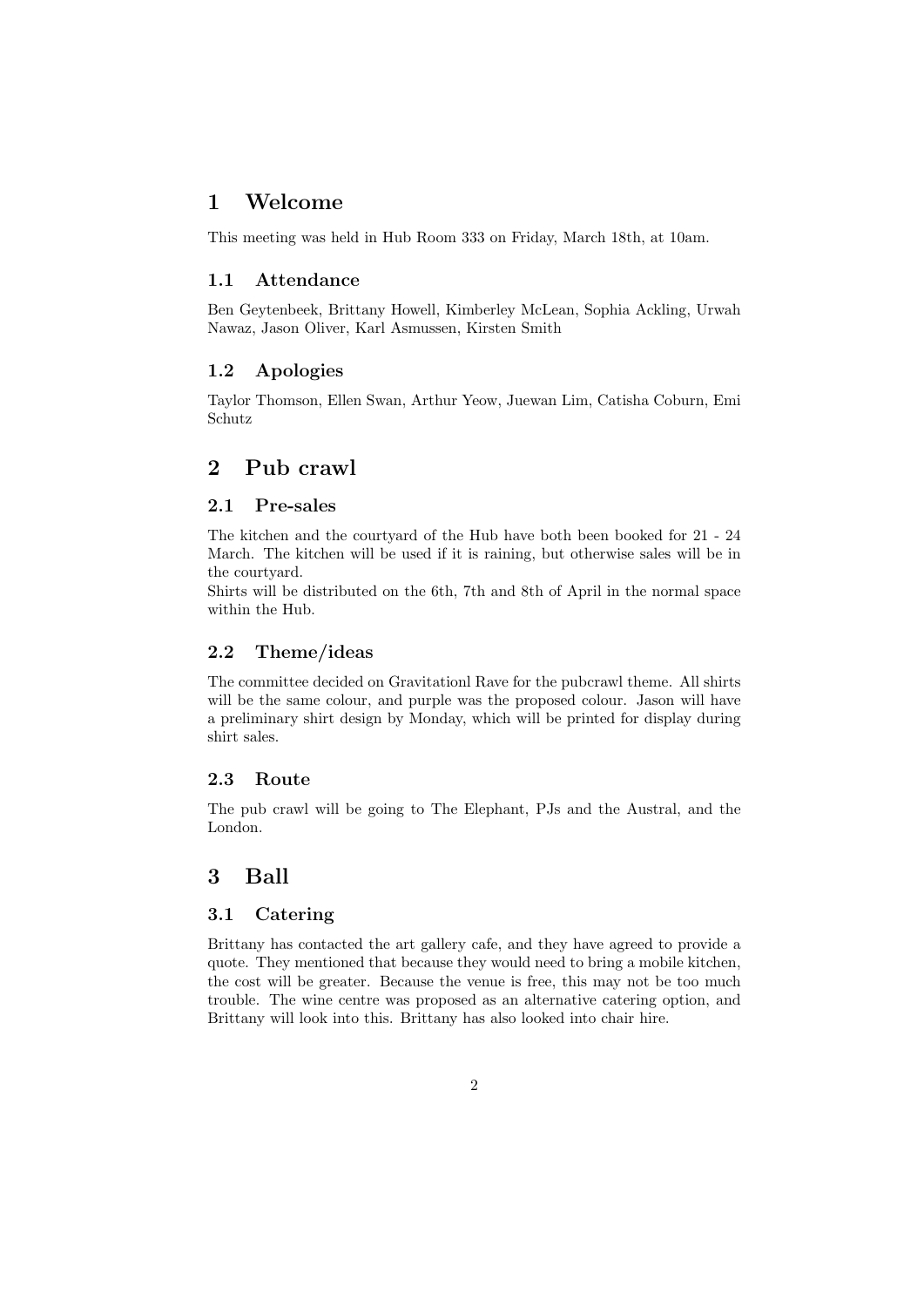It was noted that we will require a stage for the speaker(s). It was suggested that we may be able to borrow something from the faculty of arts.

## 3.2 Band

Ben is still looking into music for the ball. He emailed the conservatorium, but is still awaiting a response. He will attempt to make contact again. Regarding music after dinner, Kirsten is not sure if the room is big enough for a band – the music may be too loud. A pre-determined playlist was proposed instead.

## 3.3 Promotion

Once we have catering, we will start promoting the event.

#### 3.4 Drinks packages

The drinks package cost through the Boathouse is \$30 per person for beer, cider, soft drink. We wil also need to pay for 1 - 2 bar tenders, which cost roughly \$25 per person, per hour.

#### 3.5 Speaker

Brittany emailed Tracy but as yet has had no response. Alternative suggestions included George Rogers, Lyn or Velta (who was a past patron of AUScA). Brittany will ask Velta if she is interested.

#### 3.6 Date

4th June (Saturday).

## 3.7 Budget

Ben will make a budget for the event.

## 4 AGM

Brittany will send an email around today.

#### 5 Banner

The committee agreed that a 125 year banner needs to be made sooner rather than later. Due to the busyness of March, it was decided that two volunteers will design and organise the banner in the university holidays. Kimberley and Urwah volunteered. The design will be old photo(s), with 125 years written